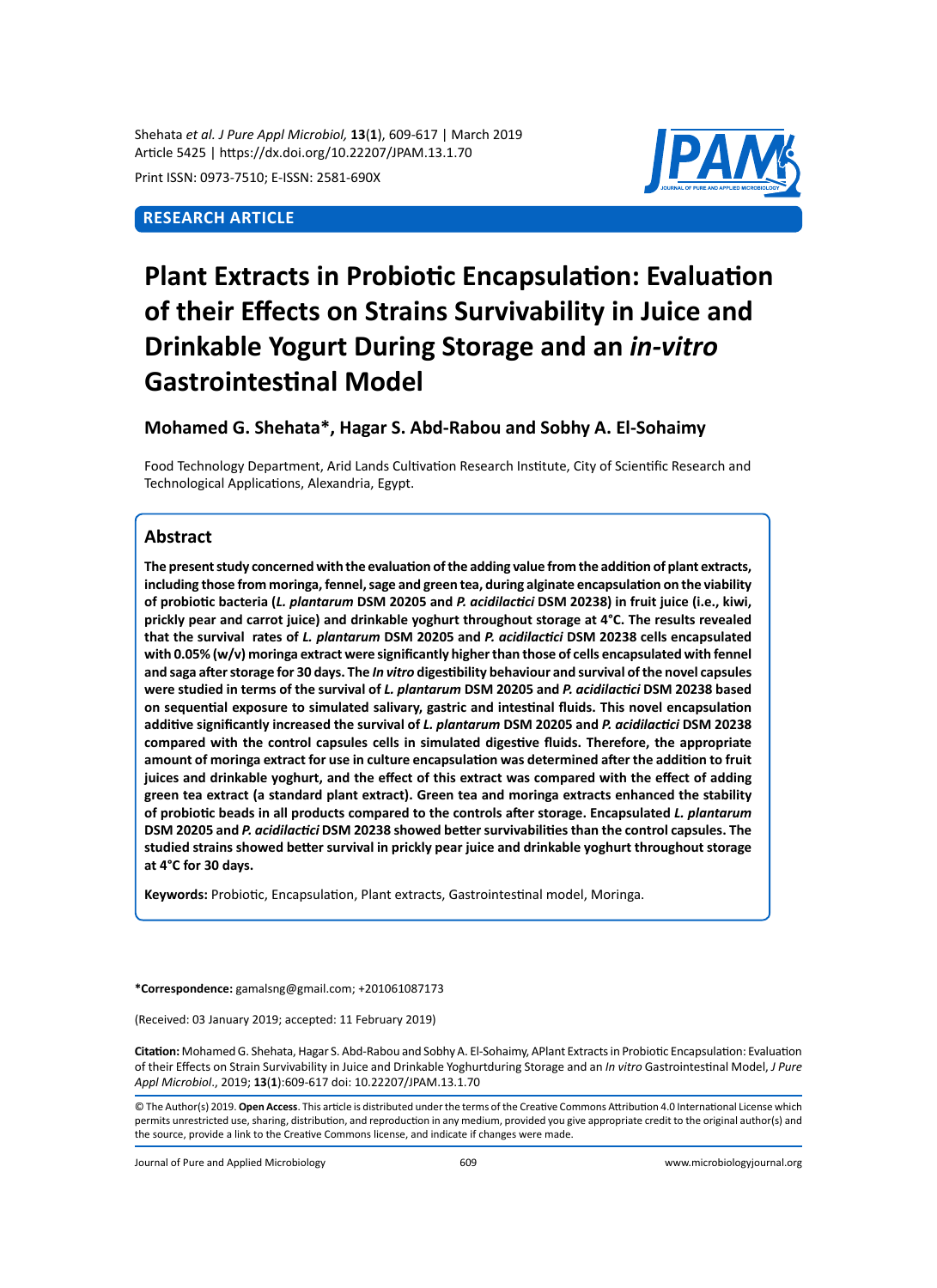#### **INTRODUCTION**

The increasing number of innovative foods that promote the consumers health has been taken a priority in the field of food industry over the last decades. The very wide acceptance of functional food products due to their health benefits<sup>1</sup>. According to  $FAO/WHO$ , 2001<sup>2</sup>, "probiotics arel ive microorganisms that when administered in sufficient amounts gives the host a health benefit". In the early 1900s Elie Metchnikoff connected the longevity of Bulgarian peasants with their high consumption of fermented milk and the probiotics term has been used from this time. This is due to the bacteria present in yogurt which protect the gastrointestinal tract against the damaging effects of harmful bacteria<sup>3</sup>. In this study, survey have been done on several microorganisms and have revealed the benefits,such as decreasing cholesterol levels, reducing lactose intolerance, stimulating of the immune system, increasing mineral absorption, and relieving constipation as well as anti-hypertensive, anti-mutagenic and anticarcinogenic effects, available to humans through the use of probiotics $4,5,6$ . The impact of probiotics on human health has been a great advantage for the food industry because these microorganisms describe a significant division within the functional food industry<sup>7</sup>.

The demand for functional foods has grown considerably in recent years, now accounting for 5% of the international food market<sup>3</sup>. This increase is correlated with consumer attention, as these products are a source of nutrients and act as a promoters of wellness and health $8.9$ . Fermented milks and yogurts are the most famous food vehicles for the delivery of probiotics due to their high acceptance by consumers and superior nutritional value $10,11$ .

The demand for functional foods has grown considerably in recent years, now accounting for 5% of the international food market<sup>3</sup>. This increase is correlated with consumer attention, as these products are not only as a source of nutrients but also as promoters of wellness and health<sup>8,9</sup>. Fermented milks and yogurts are the most famous food vehicles for the delivery of probiotics due to their high acceptance by consumers and superior nutritional value $^{10,11}$ .

Encapsulation has been shown to be an alternative method for the safeguarding of probiotics from detrimental environmental factors<sup>12</sup>. Sodium alginate iscommonly used for this purpose because of its simplicity, low cost and biocompatibility<sup>13</sup>. Many researchers have reported that alginate combined with other materials, for example, Hi-maize starch $14$ , inulin, galactooligosaccharides and fluctooligosaccharides<sup>15,16</sup>, gelatine<sup>12</sup>, chitosan, pectin, and glucomannan $17,18$ , can be used to improve the survival of different probiotic strains under gastrointestinal environments and in food products during storage.

Currently, the influence of alginate blended with plant extracts on the survival of probiotics in different beverages and foods is not well understood. There are many evidence in the literature regarding, the potential of some antioxidant extract from natural plants containing high contents of phenolic and flavonoids compounds (Maisuthisakul, *et al*. <sup>19</sup>, Siriwatanametanon, *et al.*<sup>20</sup>, Abdel-Razek, *et al.* 21 (2017), Badr *et al.*22 and Shehata *et al.* <sup>23</sup>). Consequently, the objective of this investigation was to determine the impact of alginate encapsulation with certain plant extracts on the stability of probiotic bacteria, including *L. plantarum* DSM 20205 and *P. acidilactici* DSM 20238, in fruit juices and drinkable yogurt during storage at 4°C for 28 days.

## **MATERIALS AND METHODS Preparation of plant extracts**

Herbal plants, such as fennel (*Foeniculum vulgare*), moringa (*Moringa oleifera*), sage (*Salvia officinalis*) and green tea (*Camellia sinensis L.*), were purchased from a market in Alexandria, Egypt, in 2017. All plants were dehydrated in an oven at 55°C for 2 days before powdering. Water extracts were made  $(1:5)$  ( w/v) then extracts were filtered through Whatman No. 1 filter paper (Whatman,Spain). All filtrates were then lyophilized using a freezedrier (Dura-Dry MP freezedrier FTS System, USA) at -50 °C for 15–20 h.

#### **Probiotic cultures**

Probiotic bacteria, including *Lactobacillus plantarum* DSM 20205and *Pediococcus acidilactici* DSM 20238, were purchased from Egypt Microbial Culture Collection (EMCC), Ain shams, Egypt. Cell pellets of *L. plantarum* DSM 20205 and *P. acidilactici* DSM 20238, lyophilized cells were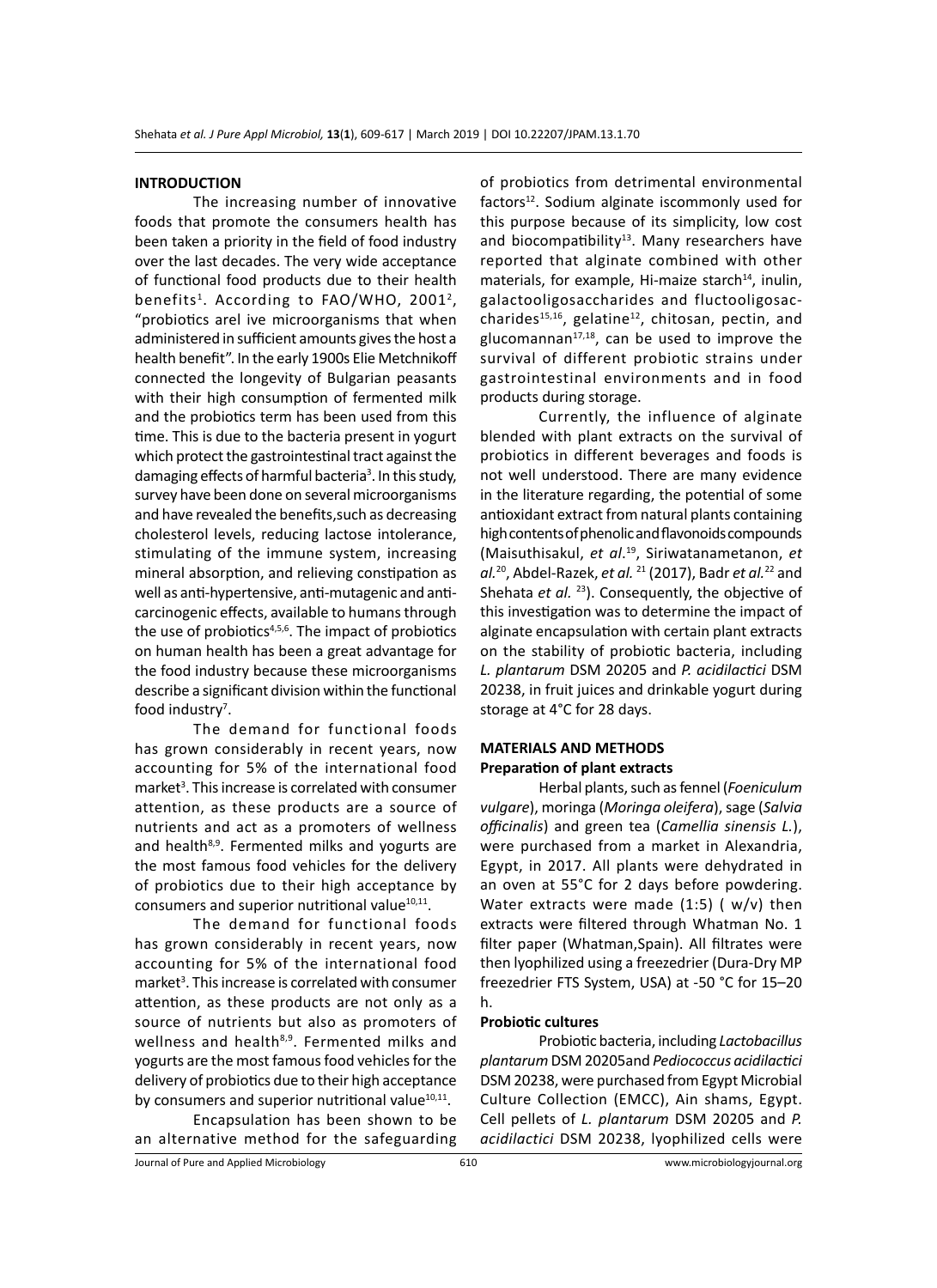subculture in autoclaved MRS broth at 37 °C for 20h. Activated cells were centrifuged at 3000 xg for 20 min, washed twice with 0.1% (w/v) autoclaved water peptone. Cells log were adjusted to 1010 cfu/ml prior encapsulation.

#### **Encapsulation of probiotics**

Probiotic capsules were produced with some modifications in accordance with the procedure described by Chaikham, *et al*. <sup>12</sup>. Cells were mixed with Sodium alginate sterile solution (Sigma-Aldrich, UK) and plant extracts were added in different concentrations (0.05–0.2%, w/v). Capsules were formed using 0.5 mm sterile needle by injecting the previous mixture in to 0.5 M sterilized calcium chloride solution and then kept for gelation for 30 min. After gelation the beads were washed with sterile saline at 0.85 percent (w  $/ v$ ) and kept at 4  $\degree$  C.

#### **Enumeration of immobilized probiotics**

Briefly, one gram of probiotic capsules was diluted with 99 ml 0.1M autoclaved phosphate buffer (pH7) (Merck, Germany) and grinded for 10 min, decimal dilutions were done then plating on MRS agar. Plates were anaerobically incubated at 37 °C for 24–72 h.

#### **Viability of probiotic encapsulated with herbal extracts during storage**

Ten grams of *L. plantarum* DSM 20205 and P. acidilactici DSM 20238 immobilized with plant extracts were kept in a glass bottle and stored at 4 °C for 30 days. Survival rates were monitored weekly.

#### **Preparation of simulated digestive fluids and** *invitro* **digestion of encapsulated probiotics**

Simulated salivary fluid (SSF), simulated gastric fluid (SGF) and simulated intestinal fluid (SIF) were prepared according to the method

proposed by Minekus *et al*. <sup>25</sup>, and the details of the solutions including the stock solutions are presented in Table 1.

## **Survival of encapsulated probiotics in fruit juices and yogurt during storage**

Assessing the viability of encapsulated probiotics in fruit juices and drinkable yogurt, 10 g ofencapsulated probiotics were inoculated aseptically into 90 ml of pasteurized kiwi, prickly pear and carrot juices or 90g of milk before storing at 4 °C. post inoculation, samples were taken at 0, 7, 14, 21 and 28days in order to quantify viable numbers as CFU/mlon MRS agar $^{12}$ . Product pH changes were monitored.

#### **Data analysis**

Results presented as standard deviation ± average. Variance analysis (ANOVA) was performed using (SPSS 16. Inc., USA). Duncan's multiple range tests (P<0.05) determined the significant differences between the means of treatment groups.

#### **RESULTS AND DISCUSSION**

## **Viability of** *L. plantarum* **DSM 20205 and** *P. acidilactici* **DSM 20238 encapsulated with plant extracts during storage**

This study is investigating the potential for using plant extracts to increase the stability of probiotic strains during storage at 4°C. Plant extracts, including fennel, moringa, saga and green tea, typically include high quantity of antioxidant components $1,26,27$ . In this study, encapsulated probiotic cells and free cells were assessed (Table 2). The results showed that 0.05% moringa extract could noticeably increase the survival rates of *L. plantarum* DSM 20205 and *P. acidilactici* DSM

**Table 1.** Details of the composition of stock solutions used to prepare simulated digestive fluids. The final volume of each simulated fluid was adjusted to 500 ml with distilled water

| Components         | Stock<br>Concen. (M) | SSF (pH 7.0)             | SGF (pH 3.0)<br>Concen. (mM) Concen. (mM) | SIF (pH 7.0)<br>Concen. (mM) |  |
|--------------------|----------------------|--------------------------|-------------------------------------------|------------------------------|--|
| KCI                | 0.5                  | 20.1                     | 6.9                                       | 6.8                          |  |
| KH, PO             | 0.5                  | 8.7                      | 0.9                                       | 0.8                          |  |
| NAHCO <sub>3</sub> |                      | 23.6                     | 25                                        | 91                           |  |
| NaCl               | 2                    | $\overline{\phantom{a}}$ | 47.2                                      | 38.4                         |  |
| $MgCl2(H2O)6$      | 0.15                 | 0.3                      | 0.12                                      | 0.33                         |  |

SSF = Simulated Salivary Fluid, SGF = Simulated Gastric Fluid, SIF = Simulated Intestinal Fluid.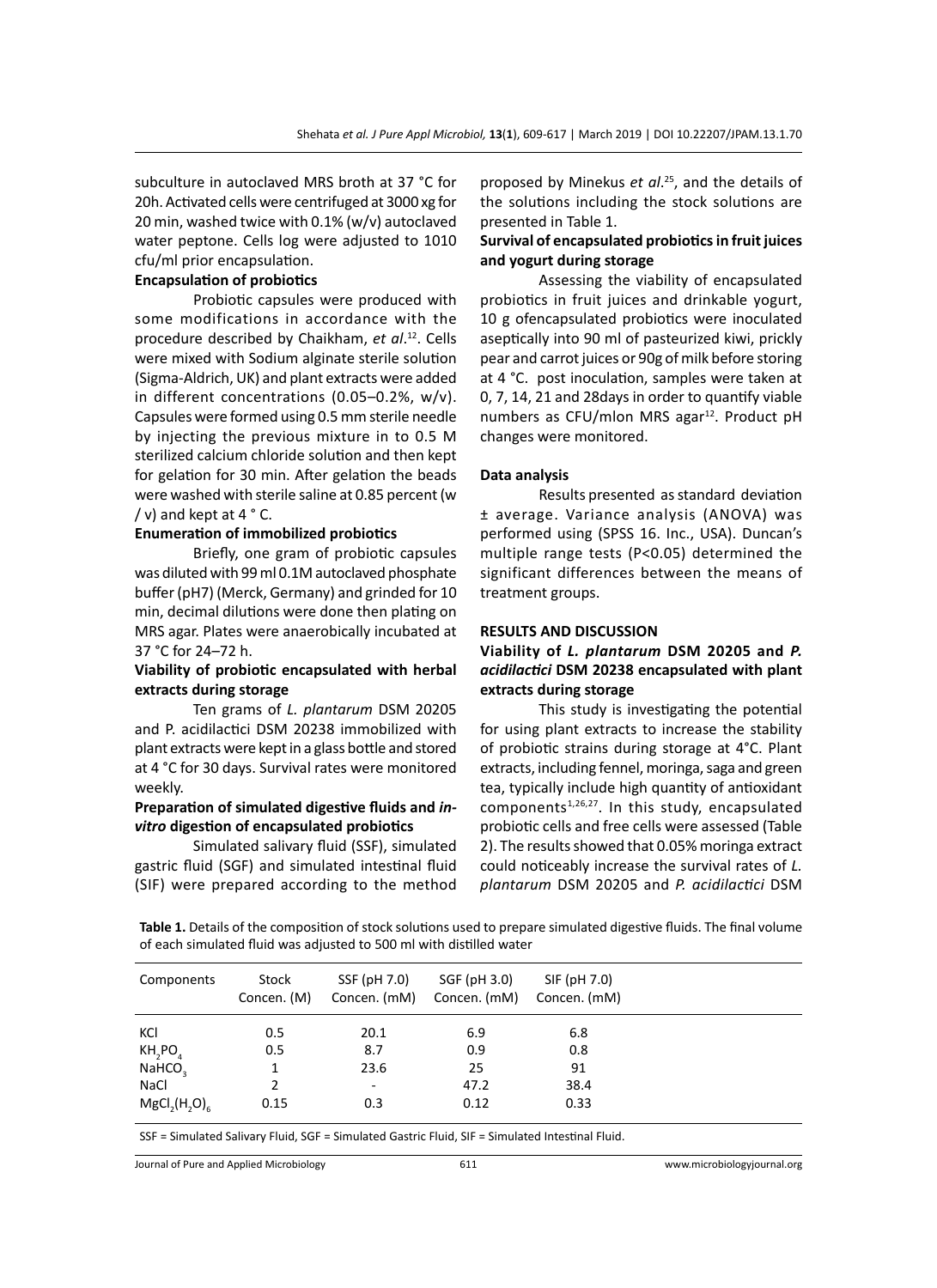20238 cells when compared to control and other plant extract treatments (P<0.05). Fennel and saga extracts had the smallest impacts on the survival of probiotic cells compared to the other extracts. Similar findings were obtained by Chavarri et al.<sup>17</sup> for *B. bifidum* and *L. Gasseri* encapsulated with quercetin during storage at 4°C for 28 days. The effects of the extracts of different species of green tea on the survival of *Bifidobacterium animalis* spp. *lactis* LAFTI-B94, *Lactobacillus paracasei* LAFTI-L26 and *Lactobacillus acidophilus* LAFTI-L10were studied by Lopez de Lacey et al.<sup>27</sup>; they concluded thatthe addition of these extracts during encapsulation had a positive effect on the viability of probiotic cells. This positive effectcanbe attributed to the antioxidant activity of these plant extracts, and this activity is important to the viability and stability of probiotic bacteria.

In the present investigation, during refrigerated storage, the addition of 0.05% moringa extract to calcium alginate as the encapsulating material had a positive effect on probiotic cells. To date, it has been reported to improve probiotic stability by encapsulation with moringa extract. Referring to previous studies in this area, Coz-Bolaסos *et al.*28 and Wang et al.29 revealed that *Moringa oleifera* has a high content of antioxidant compounds. Hence, this extract can therefore create an anaerobic environment that promotes probiotic survival due to its oxygen - scouring properties $30$ . This finding was confirmed by Shah et al. $31$ , who found that fruit juices containing antioxidant compounds showed superior probiotic bacteria stability during 6 weeks of storage compared with the control sample, which was consistent with the positive effect of moringa extract on the survival and stability of probiotic strains. In summary, *L. plantarum* DSM 20205 and *P. acidilactici* DSM 20238 encapsulated with 0.05% moringa extract shown the highest survivability throughout storage at 4°C. Consequently, this amount of extract was elected for evaluating the effects of refrigerated storage on novel encapsulated probiotic cells in fruit juices and drinkable yogurt compared to the negative control treatment and treatments with

| Plant                              | Concen.   |                              | Number of survival cells (CFU/g beads) |                              |                              | Cell loss                    |                                |  |  |
|------------------------------------|-----------|------------------------------|----------------------------------------|------------------------------|------------------------------|------------------------------|--------------------------------|--|--|
| extracts                           | $(\%w/v)$ | Day 0                        | Day 7                                  | Day 14                       | Day 21                       | Day 28                       | (log CFUs)                     |  |  |
| Lactobacillus plantarum DSM 20205  |           |                              |                                        |                              |                              |                              |                                |  |  |
| Control                            | 0         | $9.69 \pm 0.04$ <sup>a</sup> | $8.34 \pm 0.08^{\circ}$                | $7.41 \pm 0.15$ <sup>c</sup> | $6.25 \pm 0.18$ <sup>d</sup> | $4.58 \pm 0.18$ <sup>e</sup> | $5.11 \pm 0.14^{\text{A}}$     |  |  |
| Green Tea                          | 0.05      | $9.42 \pm 0.09$ <sup>a</sup> | $8.64 \pm 0.09^{\circ}$                | $7.93 \pm 0.13$ <sup>c</sup> | $6.96 \pm 0.22$ <sup>d</sup> | $6.38 \pm 0.07$ <sup>e</sup> | $3.04 \pm 0.14^E$              |  |  |
|                                    | 0.1       | $9.33 \pm 0.11$ <sup>a</sup> | $8.25 \pm 0.2^b$                       | 7.68 ±0.24°                  | $6.51 \pm 0.08$ <sup>d</sup> | $5.85 \pm 0.14$ <sup>e</sup> | $3.48 \pm 0.12^p$              |  |  |
| Moringa                            | 0.05      | $9.32 \pm 0.13$ <sup>a</sup> | $8.87 \pm 0.23$ <sup>a</sup>           | $8.06 \pm 0.28^{\circ}$      | $7.50 \pm 0.07$ <sup>c</sup> | $5.65 \pm 0.10^{\circ}$      | $3.67 \pm 0.04^{\circ}$        |  |  |
|                                    | 0.1       | $9.58 \pm 0.09^{\circ}$      | $8.56 \pm 0.15^b$                      | $8.04 \pm 0.28$ c            | $7.36 \pm 0.19$ <sup>d</sup> | $5.75 \pm 0.25$ <sup>e</sup> | $3.83 \pm 0.025^{CD}$          |  |  |
| Fennel                             | 0.05      | $9.18 \pm 0.17$ <sup>a</sup> | $8.34 \pm 0.27^b$                      | $7.47 \pm 0.24$ c            | $6.67 \pm 0.10$ <sup>d</sup> | $4.60 \pm 0.34$ <sup>e</sup> | $4.58 \pm 0.22$ <sup>BC</sup>  |  |  |
|                                    | 0.1       | $9.28 \pm 0.30^{\circ}$      | $8.63 \pm 0.10^b$                      | $7.30 \pm 0.04^{\circ}$      | $6.41 \pm 0.09$ <sup>d</sup> | $4.83 \pm 0.06$ <sup>e</sup> | $4.45 \pm 0.32^{\circ}$        |  |  |
| Marmaria                           | 0.05      | $9.38 \pm 0.19$ <sup>a</sup> | $8.34 \pm 0.20^{\circ}$                | $7.94 \pm 0.21$ <sup>c</sup> | $6.64 \pm 0.12$ <sup>d</sup> | $4.76 \pm 0.1$ <sup>e</sup>  | $4.61 \pm 0.18$ <sup>BC</sup>  |  |  |
|                                    | 0.1       | $9.36 \pm 0.12$ <sup>a</sup> | $8.04 \pm 0.15^{\circ}$                | $7.35 \pm 0.13$ <sup>c</sup> | 6.38 $\pm$ 0.31 <sup>d</sup> | 4.49 $\pm$ 0.18 $\rm{e}$     | $4.87 \pm 0.30$ <sup>ABC</sup> |  |  |
| Pediococcus acidilactici DSM 20238 |           |                              |                                        |                              |                              |                              |                                |  |  |
| Control                            | 0         | $9.63 \pm 0.12$ <sup>a</sup> | $8.30 \pm 0.12^b$                      | $7.36 \pm 0.03$ <sup>c</sup> | $6.41 \pm 0.18$ <sup>d</sup> | $4.38 \pm 0.19$ <sup>e</sup> | $5.24 \pm 0.30^{\text{A}}$     |  |  |
| Green Tea                          | 0.05      | $9.71 \pm 0.06^{\circ}$      | $8.48 \pm 0.06^b$                      | $8.09 \pm 0.11$ <sup>c</sup> | $7.64 \pm 0.12$ <sup>d</sup> | $6.13 \pm 0.08$ <sup>e</sup> | $3.58 \pm 0.13^{\circ}$        |  |  |
|                                    | 0.1       | $9.47 \pm 0.25$ <sup>a</sup> | $8.52 \pm 0.10^b$                      | $7.43 \pm 0.17$ <sup>c</sup> | $7.48 \pm 0.14$ <sup>c</sup> | $5.73 \pm 0.10^{\circ}$      | $3.73 \pm 0.35^{CD}$           |  |  |
| Moringa                            | 0.05      | $9.82 \pm 0.13$ <sup>a</sup> | $8.73 \pm 0.21$ <sup>b</sup>           | $8.01 \pm 0.26$ <sup>c</sup> | $7.36 \pm 0.24$ <sup>d</sup> | $6.24 \pm 0.21$ <sup>e</sup> | $3.22 \pm 0.33^E$              |  |  |
|                                    | 0.1       | $9.81 \pm 0.08$ <sup>a</sup> | $8.84 \pm 0.11^b$                      | $7.78 \pm 0.16^c$            | $7.28 \pm 0.23$ <sup>d</sup> | $6.02 \pm 0.21$ <sup>e</sup> | $3.79 \pm 0.26^{CD}$           |  |  |
| Fennel                             | 0.05      | $9.51 \pm 0.04^{\circ}$      | $8.58 \pm 0.15^{\circ}$                | $7.65 \pm 0.07$ <sup>c</sup> | $6.57 \pm 0.34$ <sup>d</sup> | $4.86 \pm 0.08$ <sup>e</sup> | $4.65 \pm 0.13$ <sup>BC</sup>  |  |  |
|                                    | 0.1       | $9.28 \pm 0.25$ <sup>a</sup> | $8.34 \pm 0.32^b$                      | $7.36 \pm 0.13$ <sup>c</sup> | $6.43 \pm 0.11$ <sup>d</sup> | $4.81 \pm 0.09^{\circ}$      | $4.46 \pm 0.28$ <sup>c</sup>   |  |  |
| Marmaria                           | 0.05      | $9.33 \pm 0.30^{\circ}$      | $8.0 \pm 0.14^b$                       | $7.81 \pm 0.18$ <sup>b</sup> | $6.03 \pm 0.07$ <sup>c</sup> | $4.41 \pm 0.20$ <sup>d</sup> | $4.92 \pm 0.30^{AB}$           |  |  |
|                                    | 0.1       | $9.57 \pm 0.12$ <sup>a</sup> | $8.10 \pm 0.11$ <sup>b</sup>           | $7.70 \pm 0.20$ <sup>c</sup> | 5.77 $\pm$ 0.14 <sup>d</sup> | $4.74 \pm 0.08$ <sup>e</sup> | $4.83 \pm 0.07$ <sup>ABC</sup> |  |  |

**Table 2.** Stability of two probiotic strains encapsulated with and without plant extracts during refrigerated storage

Means in the same row or column followed by the same lower case or capital letters respectively are not significantly different (P<0.05). Each data point is the average of three replications.

Journal of Pure and Applied Microbiology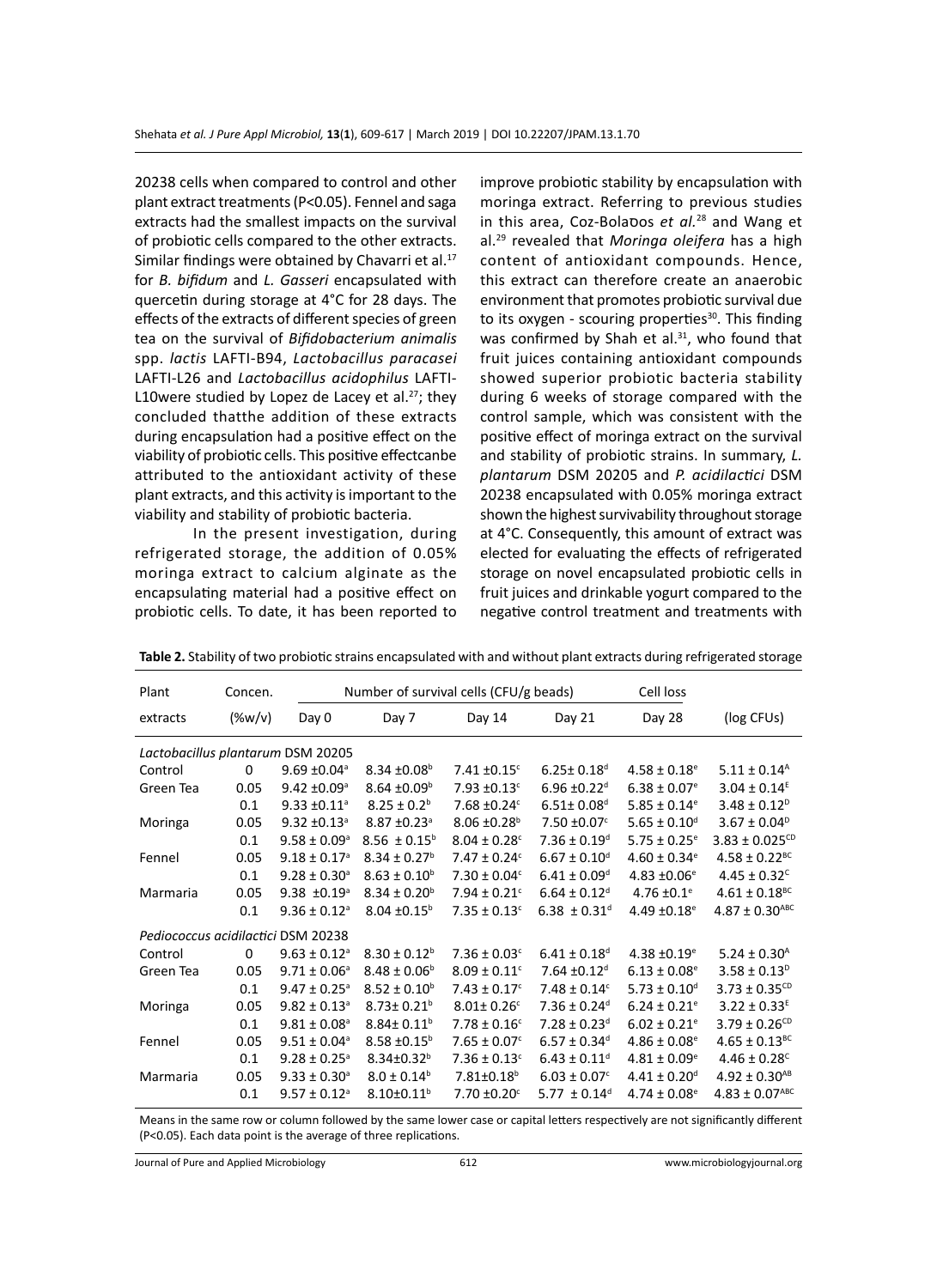#### green tea extract as the positive control. **Survival of herbal extract-encapsulated probiotics and control capsules cells in simulated digestive fluids**

Probiotics can survive under acidic stomach conditions and throughout the intestines in suitable numbers between 106 and 108 cfu/g. However, their viability must be conformed early in any study<sup>18,32,33</sup>. The survival or viability of the control capsules cells (CC) contains calcium alginate only and novel capsules (NC) contains herbal extracts of *L. plantarum* DSM 20205 and *P. acidilactici* DSM 20238 in simulated digestive fluids (SSF, SGF, and SIF) are displayed in Figs. 1 & 2.

These s trains showed a steadily loss of viability in simulated digestive fluids, but their sensitivity to SSF, SGF and SIF differed considerably. Dramaticaly reductions in the number of probiotic cells after exposure to simulated mouth fluid (SSF) were observed for both cells control capsules (CC) and novel capsules (NC) *L. plantarum* DSM 20205 and *P. acidilactici* DSM 20238 cells (Fig. 1 and 2), and a significant loss in (CC) viability corresponds to  $\sim$  0.5 log cfu/ ml. During the second step, exposure to SGF, which is a two-hour process and includes normal ingested foods also present in the stomach $34$ , there was a remarkable decrease in both (CC) and (NC) numbers compared to the initial state after the first hour of incubation, but the cell numbers increased in the second hour. Novel capsules (NC) showed significantly better survivability ( $p < 0.05$ ) than was seen with (CC), and the NC counts were 1.3 and 1 log cfu/ml for moringa extract and green tea extract-encapsulated cells), respectively, compared to 1.76 log cfu/ml for (CC). The last step, which is exposure to SIF, was the most important part and the target of this work as this step determines if these beneficial bacteria can reach the intestine in reasonable live numbers to be able to exert their effects. Our novel capsules (NC) successfully improved the survival relative to ordinary (CC). The same results were obtained by Mandal *et al.* (2006) in their study on free *Lactobacillus casei*

**Table 3.** Survivability of probiotics encapsulated with and without plant extracts in fruit juices during refrigerated storage

| Fruit                              | Herbal    |                              | Number of survival cells (CFU/ml fruit juices) |                              |                              |                              |                                |  |
|------------------------------------|-----------|------------------------------|------------------------------------------------|------------------------------|------------------------------|------------------------------|--------------------------------|--|
| juices                             | extracts  | Day 0                        | Day 7                                          | Day 14                       | Day 21                       | Day 28                       | (log CFUs)                     |  |
| Lactobacillus plantarum DSM 20205  |           |                              |                                                |                              |                              |                              |                                |  |
| Kiwi                               | Control   | $9.51 \pm 0.30^{\circ}$      | $8.44 \pm 0.14^b$                              | $7.47 \pm 0.18$ °            | $6.23 \pm 0.06$ <sup>d</sup> | $4.78 \pm 0.17$ <sup>e</sup> | $4.73 \pm 0.42$ <sup>AB</sup>  |  |
| juice                              | Moringa   | $9.54 \pm 0.08$ <sup>a</sup> | $8.58 \pm 0.17^b$                              | $7.53 \pm 0.06$ <sup>c</sup> | $6.43 \pm 0.15$ <sup>d</sup> | $5.21 \pm 0.15$ <sup>e</sup> | $4.32 \pm 0.21^{\text{BCDE}}$  |  |
|                                    | Green Tea | $9.24 \pm 0.11^a$            | $8.44 \pm 0.17$ <sup>b</sup>                   | 7.84±0.06°                   | $6.44 \pm 0.17$ <sup>d</sup> | $5.10 \pm 0.09$ <sup>e</sup> | $4.13 \pm 0.17^{DEF}$          |  |
| Prickly                            | Control   | $9.55 \pm 0.19$ <sup>a</sup> | $8.44 \pm 0.06^{\circ}$                        | $7.47 \pm 0.05$ <sup>c</sup> | $6.51 \pm 0.04$ <sup>d</sup> | $5.26 \pm 0.12$ <sup>e</sup> | $4.29 \pm 0.10^{CDE}$          |  |
| pear                               | Moringa   | $9.40 \pm 0.43$ <sup>a</sup> | $8.67 \pm 0.07^b$                              | $7.62 \pm 0.09$ <sup>c</sup> | $6.57 \pm 0.17$ <sup>d</sup> | $5.47 \pm 0.25$ <sup>e</sup> | 3.93±0.17 DEFG                 |  |
| juice                              | Green Tea | $9.26 \pm 0.17$ <sup>a</sup> | $8.57 \pm 0.21^b$                              | $7.41 \pm 0.08$ <sup>c</sup> | $6.45 \pm 0.12$ <sup>d</sup> | $5.36 \pm 0.09$ <sup>e</sup> | $3.89 \pm 0.10$ DEFG           |  |
| Carrots                            | Control   | $9.58 \pm 0.17$ <sup>a</sup> | $8.13 \pm 0.15^b$                              | $7.10 \pm 0.10^c$            | $6.13 \pm 0.06^d$            | $4.97 \pm 0.15$ <sup>e</sup> | $4.61 \pm 0.17$ <sup>ABC</sup> |  |
| juice                              | Moringa   | $9.50 \pm 0.19^{\circ}$      | $8.43 \pm 0.10^b$                              | $7.41 \pm 0.10^c$            | $6.39 \pm 0.09$ <sup>d</sup> | $5.19 \pm 0.16$ <sup>e</sup> | 4.30±0.31 <sup>BCDE</sup>      |  |
|                                    | Green Tea | $9.34 \pm 0.07$ <sup>a</sup> | $8.28 \pm 0.14^b$                              | $7.51 \pm 0.10^c$            | $6.54 \pm 0.07$ <sup>d</sup> | $5.32 \pm 0.24$ <sup>e</sup> | $4.02 \pm 0.16^{DEFG}$         |  |
| Pediococcus acidilactici DSM 20238 |           |                              |                                                |                              |                              |                              |                                |  |
| Kiwi                               | Control   | $9.69 \pm 0.13$ <sup>a</sup> | $8.16 \pm 0.15^b$                              | $7.23 \pm 0.15$ <sup>c</sup> | $6.43 \pm 0.12$ <sup>d</sup> | $4.81 \pm 0.19$ <sup>e</sup> | $4.87 \pm 0.29$ <sup>A</sup>   |  |
| juice                              | Moringa   | $9.51 \pm 0.08$ <sup>a</sup> | 7.92±0.10 <sup>b</sup>                         | $7.32 \pm 0.03$ <sup>c</sup> | $6.59 \pm 0.09$ <sup>d</sup> | $5.27 \pm 0.19$ <sup>e</sup> | $4.24 \pm 0.20$ CDEF           |  |
|                                    | Green Tea | $9.22 \pm 0.07$ <sup>a</sup> | $8.07 \pm 0.11^b$                              | 7.58±0.06c                   | $6.72 \pm 0.11$ <sup>d</sup> | $5.12 \pm 0.08$ <sup>e</sup> | $4.10 \pm 0.16^{DEF}$          |  |
| Prickly                            | Control   | $9.46 \pm 0.20$ <sup>a</sup> | $8.12 \pm 0.08$ <sup>b</sup>                   | $7.08 \pm 0.17$ <sup>c</sup> | $6.50 \pm 0.19$ <sup>d</sup> | $5.33 \pm 0.12$ <sup>e</sup> | $4.13 \pm 0.14^{DEF}$          |  |
| pear                               | Moringa   | $9.50 \pm 0.24$ <sup>a</sup> | $8.44 \pm 0.19^b$                              | $7.31 \pm 0.11$ <sup>c</sup> | $6.75 \pm 0.11$ <sup>d</sup> | $5.66 \pm 0.39$ <sup>e</sup> | 3.83±0.40FG                    |  |
| juice                              | Green Tea | $9.51 \pm 0.27$ <sup>a</sup> | $8.47 \pm 0.22^b$                              | $7.53 \pm 0.08$ <sup>c</sup> | $6.83 \pm 0.11$ <sup>d</sup> | $5.86 \pm 0.15$ <sup>e</sup> | $3.64 \pm 0.26$ <sup>G</sup>   |  |
| Carrots                            | Control   | $9.55 \pm 0.25$ <sup>a</sup> | 7.80±0.17 <sup>b</sup>                         | $6.94 \pm 0.07$ <sup>c</sup> | $6.11 \pm 0.07$ <sup>d</sup> | $5.19 \pm 0.14$ <sup>e</sup> | 4.36±0.13BCD                   |  |
| juice                              | Moringa   | $9.40 \pm 0.17$ <sup>a</sup> | $8.10 \pm 0.10^b$                              | $7.21 \pm 0.11$ <sup>c</sup> | $6.35 \pm 0.10$ <sup>d</sup> | $5.40 \pm 0.16$ <sup>e</sup> | $4.00 \pm 0.26$ DEFG           |  |
|                                    | Green Tea | $9.28 \pm 0.25$ <sup>a</sup> | $8.23 \pm 0.11^b$                              | $7.35 \pm 0.12$ <sup>c</sup> | $6.51 \pm 0.07$ <sup>d</sup> | $5.3 \pm 0.10^e$             | $3.95 \pm 0.16$ DEFG           |  |
|                                    |           |                              |                                                |                              |                              |                              |                                |  |

Means in the same row or column followed by the same lowercase or capital letters respectively are not significantly different (P<0.05). Each data point is the average of three replications.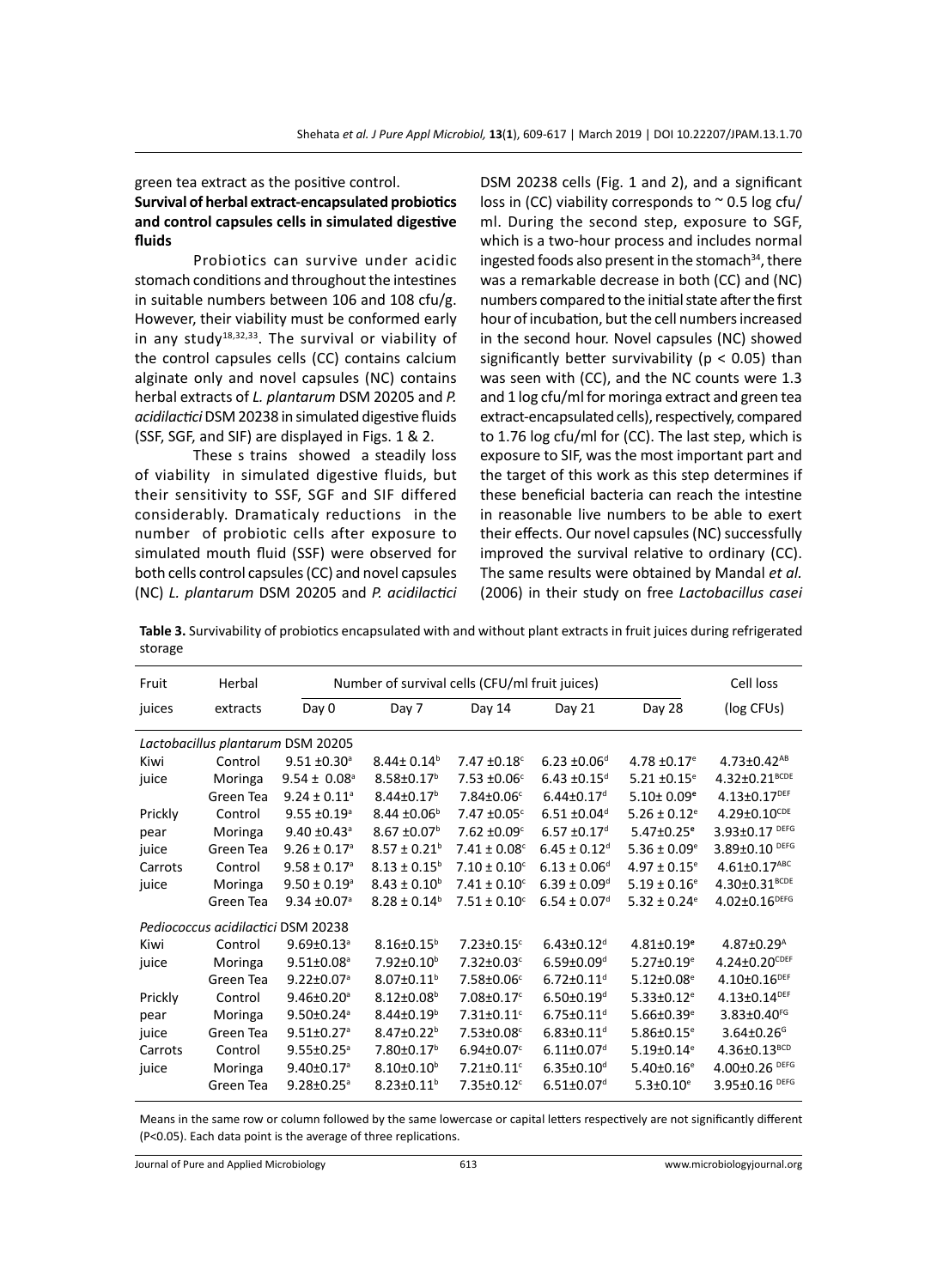NCDC-29 cells revealed to different concentrations of bile salts; they noticed a decrease in the cell counts from 9.34 to 5.60 log cfu ml<sup>-1</sup>. These results show that the presence of plant extracts will protect bacterial cells throughout the simulated gastric-intestinal system. This effect may be due to their strong antioxidant activity, which has been confirmed by many previous studies<sup>27</sup>. As mention above, these results strongly support the improvement of the survival of probiotic bacteria in the human digestive system by encapsulating probiotic bacteria with plant extracts.

## **Survival of probiotics encapsulated with plant extracts in fruit juices and drinkable yogurt during storage at 4°C**

The survivals of *L. plantarum* DSM 20205 and *P. acidilactici* DSM 20238 encapsulated with 0.05% moringa extract and green tea extract during storage at 4°C for 30 days were evaluated after aseptically transferring the encapsulated substance into various fruit juices, like kiwi, prickly pear and carrotjuices. The results in Table 3 show that the number of cells of all encapsulated cultures in each fruit juice decreased continuously (P<0.05) with increasing storage time. Moreover, all cultures survived better in prickly pear juice than in kiwi and carrotjuices.

Nualkaekul *et al.*<sup>35</sup> showed that *Lactobacillus plantarum* encapsulated with chitosan-coated alginate beads could survive in pomegranate juice throughout storage at 4°C. Chaikham36 mentioned the effect of alginate encapsulation with Thai herbal extracts, including extracts of yanang, pennywort and cashew flower, on the survival of *Lactobacillus casei 01, Lactobacillus acidophilus LA5* and *Bifidobacterium lactis Bb-12* suspended in melon, longan, maoberry and mulberry juices during storage at 4°C. Similar results were reported by Ding and Shah $33$  in apple and orange juices containing encapsulated *Bifidobacterium longum, B. lactis* and *Lactobacillus plantarum* which could survive six weeks of storage at 4°C, whilst the free cells lost their viability during five weeks.

Our results show that encapsulation with 0.05% moringa extract or green tea extract significantly increased the stability of *L. plantarum*  DSM 20205 and *P. acidilactici* DSM 20238 compared to control in fruit juices during storage (Table 3). Similar to fruit juices, during storage, the surviving populations of probiotics with plant extracts suspended in drinkable yogurt and



**Fig. 1.** Survival of control encapsulatedprobioticcells (CC) and novel encapsulatedprobioticcells (NC) with herbalextracts*L. plantarum*DSM 20205upon sequential exposure to simulated salivary fluid (SSF) for 2 min, simulatedgastric fluid (SGF) for 2 h and simulated intestinal fluid (SIF) for 3 h. The insetrepresents the survival of cells when exposed in SSF for 2 min.



**Fig. 2.** Survival of control encapsulatedprobioticcells (CC) and novel encapsulatedprobioticcells (NC) with herbalextracts*P. acidilactici*DSM 20238upon sequential exposure to simulated salivary fluid (SSF) for 2 min, simulatedgastric fluid (SGF) for 2 h and simulated intestinal fluid (SIF) for 3 h. The insetrepresents the survival of cells when exposed in SSF for 2 min.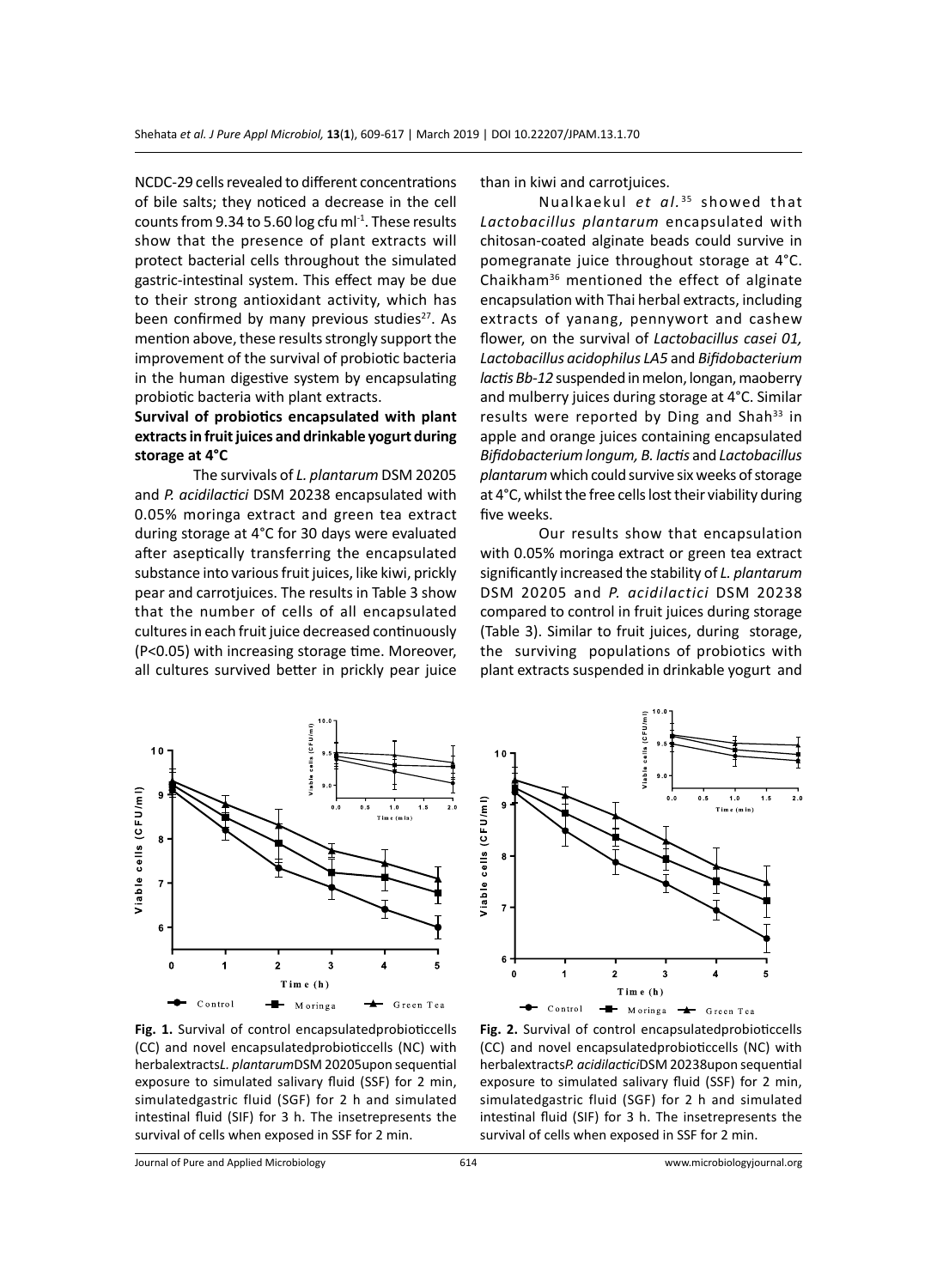

**Fig. 3.** Viable cells of control encapsulated probiotic cells (CC) and novel encapsulated probiotic cells (NC) with herbal extracts in drinkable yoghurt during refrigerated storage. (A) *Lactobacillus plantarum* DSM 20205, (B) *Pediococcus acidilactici* DSM 20238.

without them tended to decrease (Fig. 3). This investigation established that probiotics entrapped with 0.05% moringa extract or green tea extract survived better than probiotics encapsulated without plant extracts. The survival of *L. plantarum* DSM 20205 seemed to be higher than that of *P. acidilactici* DSM 20238 after 30 days of storage (Fig. 4). Our findings were consistent with the findings of Krasaekoopt and Watcharapoka<sup>15</sup> who reported the survivability of microencapsulated probiotics in a simulated digestive system, fruit juice and drinkable yogurt. Brinques and Ayub<sup>37</sup> studied the effects of immobilization techniques on the survival of lactobacilli in yogurt during refrigerated storage. The addition of green tea extracts has been positive impact on survival of *B. animalis* 



**Fig. 4.** Reduction of control encapsulated probioticcells (CC) and novel encapsulated probioticcells (NC) with herbal extracts in drinkable yoghurt at the end of storage at 4°C.

spp*. lactis* LAFTI-B94, *L. acidophilus* LAFTI-L10 and *L. paracasei* LAFTI-L26 during incubation for 72h at  $37^{\circ}$ C <sup>27</sup>. They found that the addition of green tea extract could lead to a favourable an anaerobic environment for probiotic bacteria due to the oxygen-scavenging and antioxidant characteristics.

#### **CONCLUSIONS**

This study evaluated the effect of a novel encapsulation technique using calcium alginate and plant extracts on the stability of probiotic bacteria, including *L. plantarum* DSM 20205 and *P. acidilactici* DSM 20238,in fruit juices and drinkable yogurt during storage at 4°C for 28days. After 4 weeks of the storage period, the survivability of cells encapsulated with 0.05% moringa extract was significantly higher than those of probiotics encapsulated with fennel and sage extracts. Upon refrigerated storage, the extracts of both green tea and moringa improved the constancy of probiotic capsules in fruit juices and drinkable yogurt compared to the control capsules. Overall, the novel capsules improved the survival of *L. plantarum* DSM 20205 and *P. acidilactici* DSM 20238 in prickly pear juice and drinkable yogurt throughout storage. The novel capsules were sequentially subjected to simulated digestive fluids (SSF, SGF, and SIF) *In vitro*, and the results showed that the extracts enhanced the survival and intestinal adhering capacity and supported to keep a higher balance of probiotics in the human digestive system.

Journal of Pure and Applied Microbiology 615 www.microbiologyjournal.org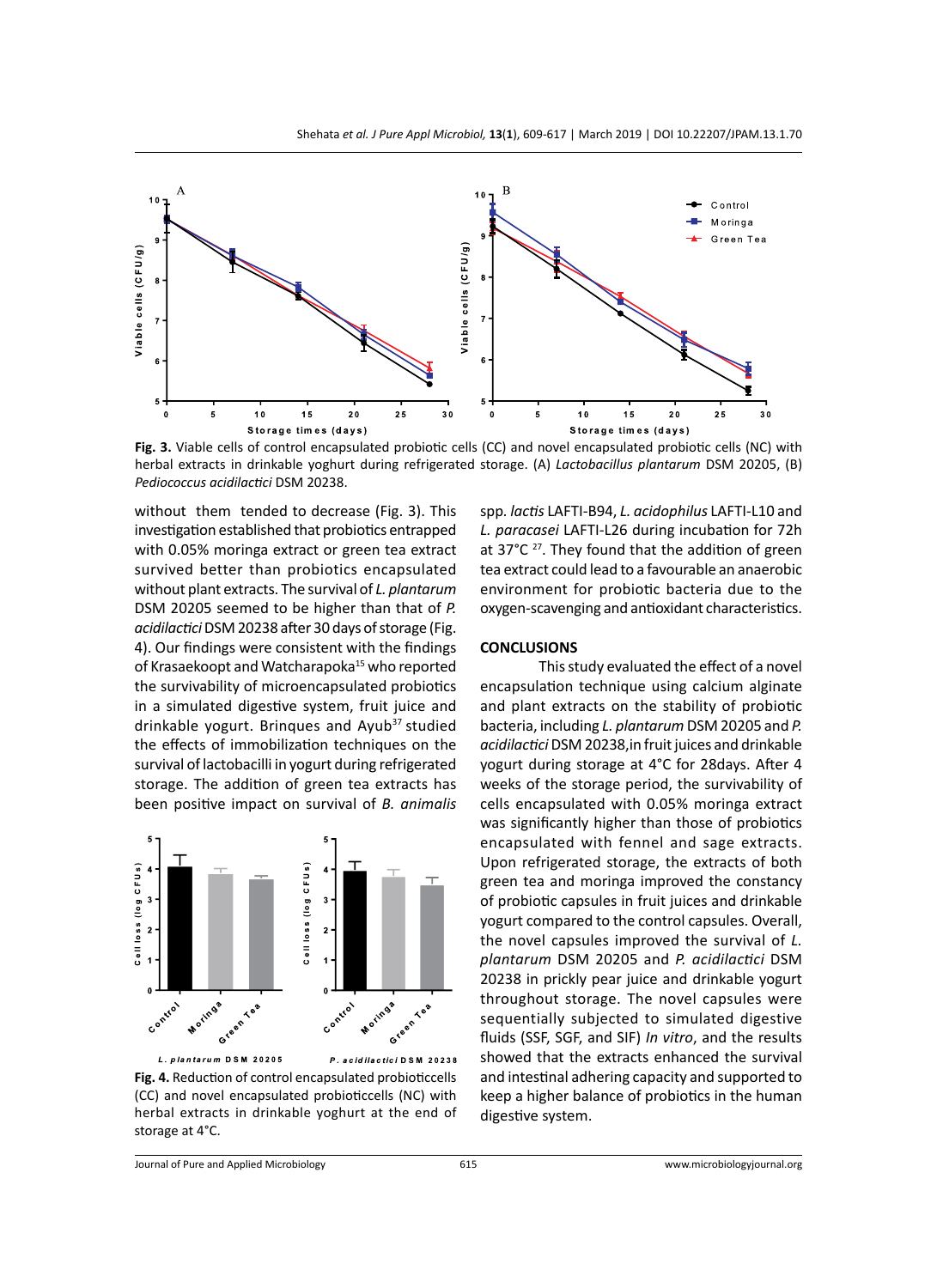#### **ACKNOWLEDGMENTS**

None

#### **CONFLICT OF INTEREST**

The author declares that there are no conflict of interest.

#### **REFERENCES**

- 1. Najgebauer-Lejko, D. Effect of green tea supplementation on the microbiological, anti-oxidant, and sensory properties of probiotic milks. *Dairy Sci. Technol.*, 2014; **94**: 327–339.
- 2. FAO/WHO. Food and Agriculture Organization of the United Nations; World Health Organization. Evaluation of health and nutritional properties of probiotics in food including powder milk with live lactic acid bacteria, 2001; (Cףrdoba, 34 pp.).
- 3. Tripathi, M.K. and S.K. Giri. Probiotic functional foods: Survival of probiotics during processing and storage. *J. Funct. Foods.*, 2014; **9**: 225–241.
- 4. Vasiljevic, T. and N.P. Shah. Probiotics from Metchnikoff to bioactives. *Int. Dairy J.*, 2008; **18**: 714–728.
- 5. Zhu, Y., T.M., Luo, C. Jobin, and H.A. Young. Gut microbiota and probiotics in colon tumori-genesis. *Cancer let.*, 2011; **309**: 119–127.
- 6. Palomar, M.M., C.M. Galdeano, and G. Perdigףn. Influence of a probiotic lactobacillus strain on the intestinal ecosystem in a stress model mouse. *Brain BehavImmun.*, 2014; **35**: 77–85.
- 7. Stanton, C., G. Gardiner, H. Meehan, K. Collins, G. Fitzgerald and P.B. Lynch. Market potential for probiotics. *Am. J. Clin. Nutr.*, 2001; **73**: 476–483.
- 8. Sanders, M.E. and M.L. Marco. Food formats for effective delivery of probiotics. *Ann. Rev. Food Sci. Technol.*, 2010; **1**: 65–85.
- 9. Siro, I., E. Kapolna, , B. Kapolna, and A. Lugasi. Functional food. Product development, marketing and consumer acceptance - *A review. Appetite.*, 2008; **51**: 456–467.
- 10. Shah, N.P. Probiotic bacteria: Selective enumeration and survival in dairy foods. *J. Dairy Sci.*, 2000; **83**: 894–907.
- 11. Antunes, A.E.C., E.T.G. Marasca, I. Moreno, F.M. Dourado, L.G. Rodrigues, and A.L.S. Lerayer. Desenvolvimento de buttermilk probiotico. *Ciךncia e Tecnologia de Alimentos.*, 2007; **27**: 83–90.
- 12. Chaikham, P., A. Apichartsrangkoon, T. George, and W. Jirarattanarangsri. Efficacy of polymer coating of probiotic beads suspended in pressurized and pasteurized longan juices on the exposure to simulated gastrointestinal environment. *Int. J. Food Sci. Nutr.*, 2013; **64**: 862–869.
- 13. Krasaekoopt, W., B. Bhandari, and H. Deeth. Evaluation of encapsulation techniques of probiotics for yoghurt. *Int. Dairy J.*, 2003; **13**: 3–13.
- 14. Sultana, K., G. Godward, N. Reynolds, R. Arumugaswamy, P. Peiris, and K. Kailasapathy. Encapsulation of probiotic bacteria with alginate-starch and evaluation of survival in simulated gastrointestinal conditions and in yoghurt. *Int J Food Microbiol.*, 2000; **62**: 47–55.
- 15. Krasaekoopt, W. and S. Watcharapoka. Effect of addition of inulin and ga- lactooligo saccharide on the survival of microencapsulated probiotics in alginate beads coated with chitosan in simulated digestive system, yogurt and fruit juice. *LWT–Food Sci Technol.*, 2014; **57**: 761–766.
- 16. Sathyabama, S., M. Ranjithkumar, P. Brunthadevi, R. Vijayabharathi, and V. Brindhapriyadharisini. Coencapsulation of probiotics with prebiotics on alginate matrix and its effect on viability in simulated gastric environment. *LWT– Food Sci Technol.*, 2014; **57**: 419–425.
- 17. Chavarri, M., I. Maraףסn, R. Ares, F.C. Ibanez, F. Marzo, and M. C. Villaran. Microencapsulation of a probiotic and prebiotic in alginate-chitosan capsules improves survival in simulated gastro-intestinal conditions*. Int J Food Microbiol.*, 2010; **142**: 185–189.
- 18. Nualkaekul, S., M. T. Cook, V. V. Khutoryanskiy, and D. Charalampopoulos. Influence of encapsulation and coating materials on the survival of *Lactobacillus plantarum* and *Bifidobacterium longum* in fruit juices. *Food Res Int.*, 2013; **53**: 304-311.
- 19. Maisuthisakul, P., M. Suttajit, and R. Pongsawatmanit. Assessment of phenolic content and free radicalscavenging capacity of some Thai indigenous plants. *Food Chem.*, 2007; **100**: 1409–1418.
- 20. Siriwatanametanon, N., B.L. Fiebich, T. Efferth, J.M. Prieto, and M. Heinrich. Traditionally used Thai medicinal plants: In vitro anti-inflammatory, anticancer and antioxidant activities. *J Ethnopharmacol.*, 2010; **130**: 196–207.
- 21. Abdel-Razek, A. G., A. Noah Badr, and M. G. Shehata. Characterization of olive oil byproducts: Antioxidant activity, its ability to reduce aflatoxigenic fungi hazard and its aflatoxins. *Ann Res Rev Bio.*, 2017; **14**: 1-14.
- 22. Badr, A. N.; M. G. Shehata, and A. G. Abdel-Razek. Antioxidant Activities and Potential Impacts to Reduce Aflatoxins Utilizing Jojoba and Jatropha Oils and Extracts, *Int J Pharm.* DOI: 10.3923/ijp., 2017.
- 23. Shehata, M.G. A.N. Badr, A.G. Abdel-Razek, M. M. Hassanein, and H. A. Amra. Oilbioactive Films as an Antifungal Application to Save Post-harvest Food Crops, *Ann. Res. Rev. Bio.*, 2017; **16**: 1-16.
- 24. Shehata, M.G.; S.A. El Sohaimy, A.M. El-Sahn and M.M. Youssef. Screening of isolated potential probiotic lactic acid bacteria for cholesterol lowering property and bile salt hydrolase activity. *Ann. Agri. Sci.*, 2016; **61**: 65–75.
- 25. Minekus, M., M. Alminger, P. Alvito, S. Ballance, T. Bohn, and C. Bourlieu. A standardised static in vitro digestion method suitable for food an international consensus. *Food & Funct.*, 2014; **5**: 1113–1124.
- 26. Marhamatizadeh, M.H., E. Ehsandoost, and P. Gholami. The influence of green tea (*Camellia sinensis* L.) extract on characteristic of probiotic bacteria in milk and yoghurt during fermentation and refrigerated storage. *IJFAS*, 2013; **2**: 599–606.
- 27. Lopez de Lacey, A. M., E. Pיrez-Santםn, M. E. Lףpez-Caballero, and P. Montero. Survival and metabolic activity of probiotic bacteria in green tea. *LWT–Food Sci. Technol.*, 2014; **55**: 314–322.
- 28. Coz-Bolaסos, X., R. Campos-Vega, R. Reynoso-Camacho, M. Ramos-Gףmez, G. Flavia Loarca-Piס